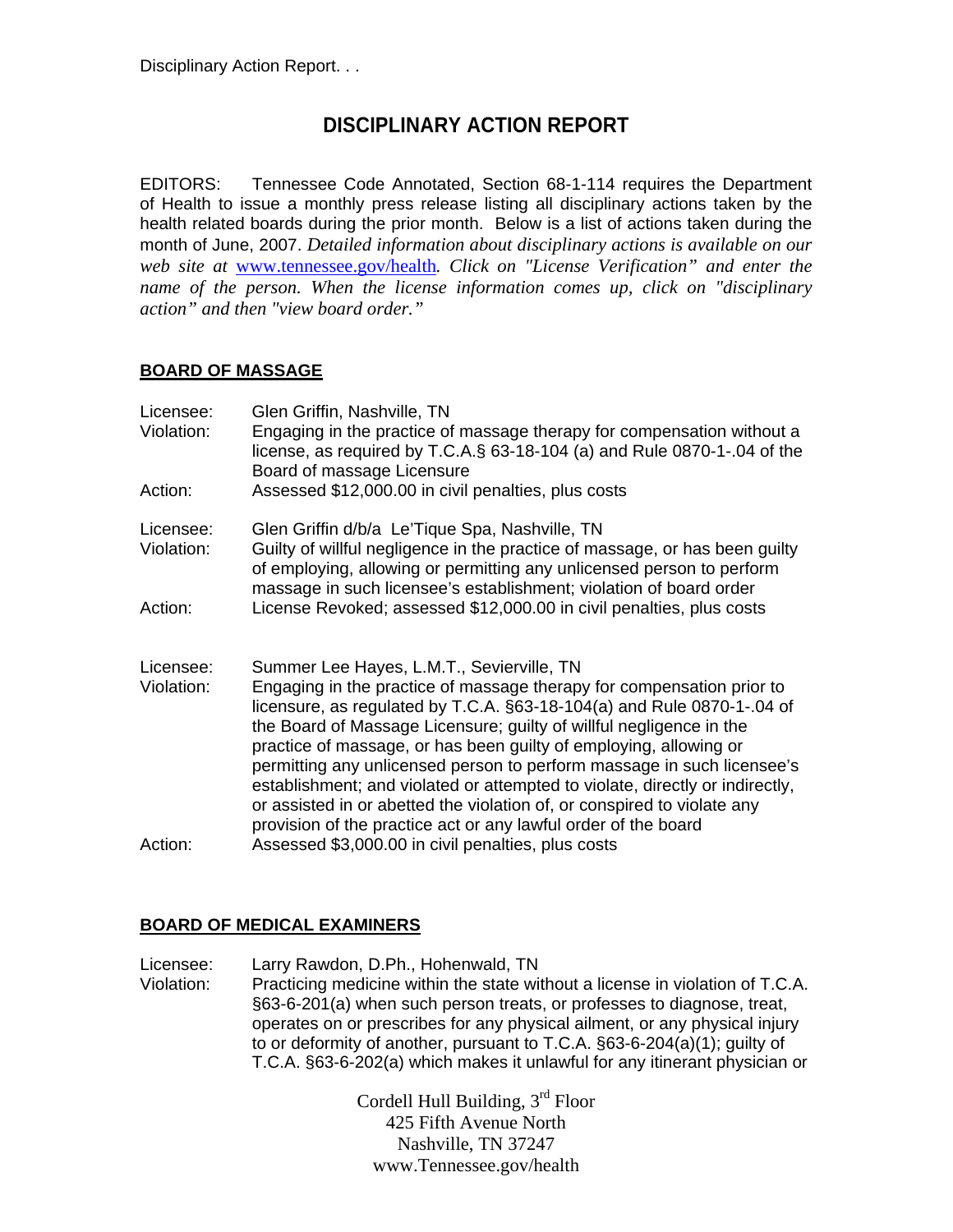vendor of any drug, nostrum, ointment, or application of any kind intended for treatment of disease or injury, to sell or apply the same for such itinerant physician or vendor, by writing, printing or other methods, to profess to cure or treat diseases or deformity by any drug, nostrum, manipulation, or other expedient in this state; and unlawful practice of naturopathy in this state, as defined as nature cure or health by natural methods and as further defined as prevention, diagnosis and treatment of human injuries, ailments and disease by the use of such physical forces as air, light, water, vibration, heat, electricity, hydrotherapy, psychotherapy, dietetics or massage, and the administration of botanical and biological drugs Action: Assessed \$1,000,000.00 in civil penalties, plus costs

## **BOARD OF NURSING**

| Licensee:<br>Violation:<br>Action: | Leah A. Baines, R.N., Sweetwater, TN<br>Guilty of a crime<br>License, including multi-state privilege to practice in a party state,<br>Revoked; assessed \$500.00 in civil penalties, plus costs                                                                                                                                                                                                                                |
|------------------------------------|---------------------------------------------------------------------------------------------------------------------------------------------------------------------------------------------------------------------------------------------------------------------------------------------------------------------------------------------------------------------------------------------------------------------------------|
| Licensee:<br>Violation:            | Melanie T. Ballard, L. P. N., Cordova, TN<br>Unfit or incompetent by reason of negligence, habits, or other cause;<br>guilty of unprofessional conduct; violated or attempt to violate, directly or<br>indirectly, or assisted in or abetted the violation of, or conspiring to violate<br>any provision of the practice act or any lawful order of the board; and<br>abandoning or neglecting a patient requiring nursing care |
| Action:                            | License Revoked; assessed \$1,000.00 in civil penalties, plus costs                                                                                                                                                                                                                                                                                                                                                             |
| Licensee:<br>Violation:<br>Action: | Lee William Branson, L.P.N., Phoenix, AZ<br>Guilty of unprofessional conduct<br>License, including multi-state privilege to practice in a party state,<br>revoked; assessed \$500.00 in civil penalties, plus costs                                                                                                                                                                                                             |
| Licensee:<br>Violation:<br>Action: | Leigh Ann Casey, L.P.N., Johnson City, TN<br>Guilty of a crime<br>License placed on Probation to run concurrent with TNPAP contract but<br>no less than three (3) years; assessed \$2,300.00 in civil penalties, plus<br>costs                                                                                                                                                                                                  |
| Licensee:<br>Violation:            | Patsy A. Coffee, R.N., Gallatin, TN<br>Unfit or incompetent by reason of negligence, habits, or other cause;<br>guilty of unprofessional conduct; unauthorized use or removal of<br>narcotics, drugs, supplies, or equipment from any health care facility,<br>school, institution, or other work place location and being under the<br>influence of alcoholic beverages or under the influence of drugs which                  |
|                                    | Cordell Hull Building, $3rd$ Floor<br>425 Fifth Avenue North<br>Nashville, TN 37247                                                                                                                                                                                                                                                                                                                                             |

www.Tennessee.gov/health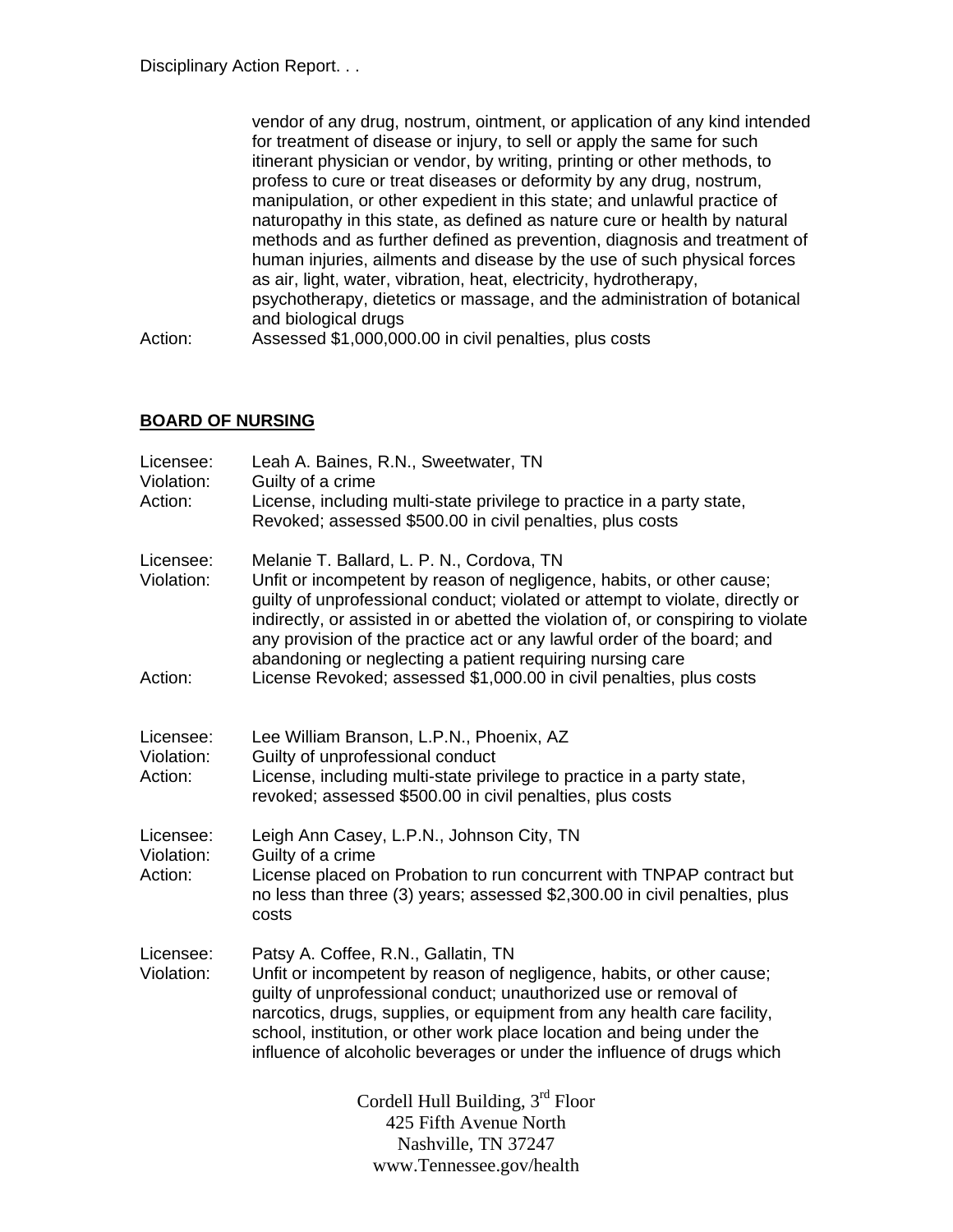| Action:                 | impair judgment while on duty in any health care facility, school,<br>institution, or other work place location<br>License Suspended and ordered to enter into contract with TNPAP;<br>assessed \$1,000.00 in civil penalties, plus costs                                                                                                                                                                                                                                                                                                                                                                                                                                                                                                                                                                                                                                                                                                                                                                                                                                      |
|-------------------------|--------------------------------------------------------------------------------------------------------------------------------------------------------------------------------------------------------------------------------------------------------------------------------------------------------------------------------------------------------------------------------------------------------------------------------------------------------------------------------------------------------------------------------------------------------------------------------------------------------------------------------------------------------------------------------------------------------------------------------------------------------------------------------------------------------------------------------------------------------------------------------------------------------------------------------------------------------------------------------------------------------------------------------------------------------------------------------|
| Licensee:<br>Violation: | Wanda L. Dominque, R. N., Hartsville, TN<br>Guilty of unprofessional conduct; and has violated or attempted to violate,<br>directly or indirectly, or assisted in or abetted the violation of, or conspired<br>to violate any provision of the practice act or any lawful order of the board                                                                                                                                                                                                                                                                                                                                                                                                                                                                                                                                                                                                                                                                                                                                                                                   |
| Action:                 | License Revoked; assessed \$1,000 in civil penalties, plus cost                                                                                                                                                                                                                                                                                                                                                                                                                                                                                                                                                                                                                                                                                                                                                                                                                                                                                                                                                                                                                |
| Licensee:<br>Violation: | Theresa R. Estredge, R.N., Cordova, TN<br>Is addicted to alcohol or drugs to the degree of interfering with nursing<br>duties; is guilty of unprofessional conduct; has violated or attempted to<br>violate, directly or indirectly any lawful order of the board; abandoning or<br>neglecting a patient requiring nursing care; making false or materially<br>incorrect, inconsistent, or unintelligible entries in any patient records or in<br>the records of any health care facility, school, institution, or other work<br>place location pertaining to the obtaining, possessing or administration of<br>any controlled substance as defined in the Federal Controlled Substances<br>Act; unauthorized use or removal of narcotics, drugs, supplies, or<br>equipment from any health care facility, school, institution, or other work<br>place location; and being under the influence of alcoholic beverages or<br>under the influence of drugs which impair judgment while on duty in any<br>health care facility, school, institution, or other work place location |
| Action:                 | License Revoked; multi-state privilege shall not be extended in<br>Tennessee or any other state; assessed \$3,000.00 in civil penalties, plus<br>costs                                                                                                                                                                                                                                                                                                                                                                                                                                                                                                                                                                                                                                                                                                                                                                                                                                                                                                                         |
| Licensee:<br>Violation: | Angela D. Farrell, R.N., Brentwood, TN<br>Guilty of unprofessional conduct; making false or materially incorrect,<br>inconsistent, or unintelligible entries in any patient records or in the<br>records of any health care facility, school, institution, or other work place<br>location pertaining to the obtaining, possessing or administration of any<br>controlled substance as defined in the Federal Controlled Substances<br>Act; unauthorized use or removal of narcotics, drugs, supplies, or<br>equipment from any health care facility, school, institution, or other work<br>place location; practicing practical nursing in a manner inconsistent with<br>T.C.A. §63-7-103; and engaging in acts of dishonesty which relate to the<br>practice of nursing                                                                                                                                                                                                                                                                                                      |
| Action:                 | License Revoked; multi-state privilege shall not be extended in<br>Tennessee or any other state; assessed \$3,000.00 in civil penalties, plus<br>costs                                                                                                                                                                                                                                                                                                                                                                                                                                                                                                                                                                                                                                                                                                                                                                                                                                                                                                                         |
| Licensee:<br>Violation: | Rebecca D. Glickman, R.N., Maynardville, TN<br>Guilty of a crime and unprofessional conduct                                                                                                                                                                                                                                                                                                                                                                                                                                                                                                                                                                                                                                                                                                                                                                                                                                                                                                                                                                                    |
|                         | Cordell Hull Building, 3 <sup>rd</sup> Floor<br>425 Fifth Avenue North<br>Nashville, TN 37247<br>www.Tennessee.gov/health                                                                                                                                                                                                                                                                                                                                                                                                                                                                                                                                                                                                                                                                                                                                                                                                                                                                                                                                                      |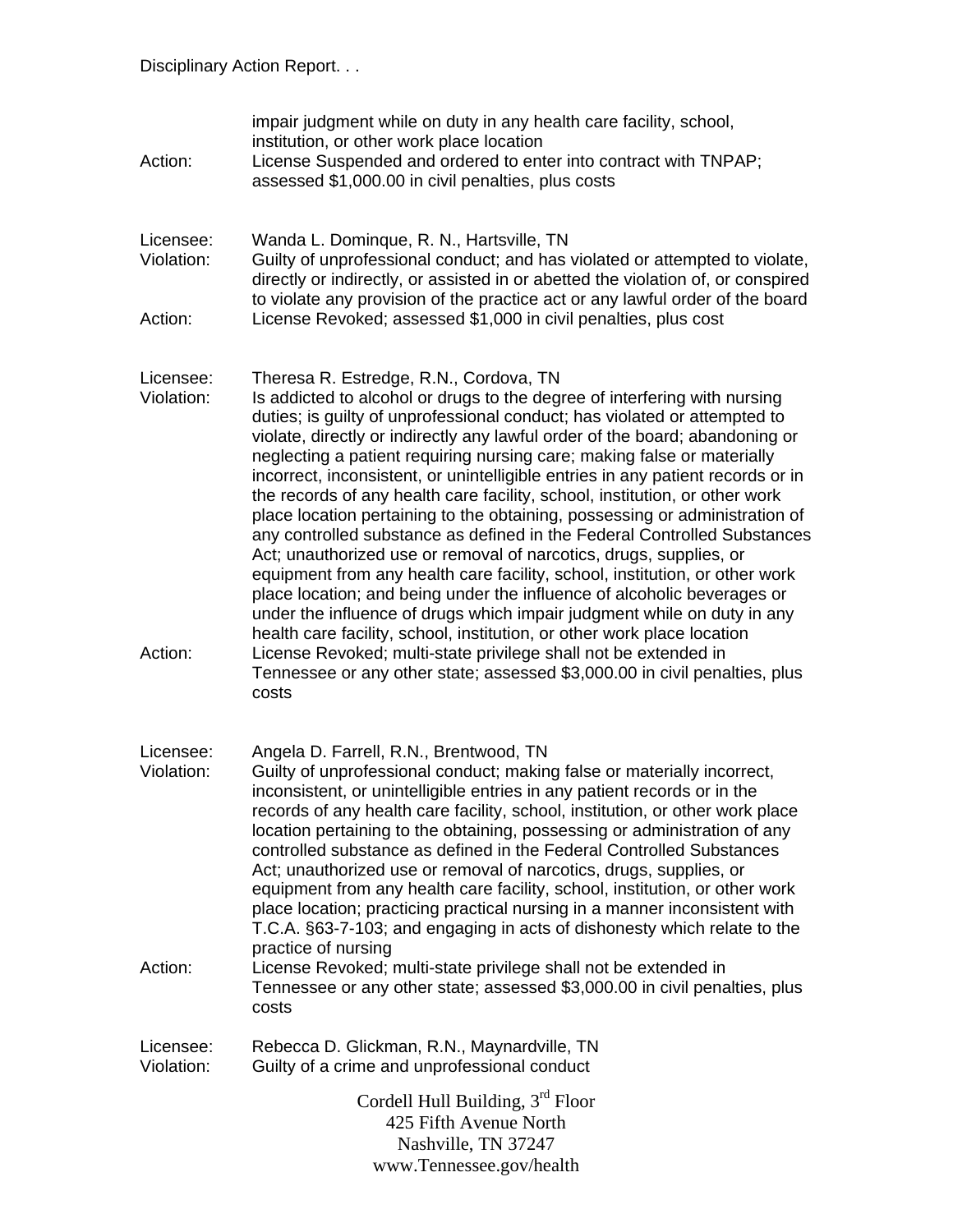Action: License, including multi-state privilege to practice in a party state, revoked; assessed \$500.00 in civil penalties, plus costs

Licensee: Christie Y. Hawkins. L.P.N., Idler, AL

- Violation: Guilty of unprofessional conduct, to wit: failure to maintain a record for each patient which accurately reflects the nursing problems and interventions for the patient; making false or materially incorrect, inconsistent, or unintelligible entries in any patient records or in the records of any health care facility, school, institution, or other work place location pertaining to the obtaining, possessing or administration of any controlled substance as defined in the Federal Controlled Substances Act; unauthorized use or removal of narcotic drugs, supplies, or equipment from any health care facility, school, institution, or other work place; and engaging in acts of dishonesty which relate to the practice of nursing
- Action: License, including multi-state privilege to practice in a party state, revoked; assessed costs

Licensee: Julia M. Huckaby, R.N., Signal Mountain, TN

- Violation: Guilty of unprofessional conduct; and violation or attempt to violate, directly or indirectly, or assisted in or abetted the violation of, or conspiring to violate any provision of the practice act or any lawful order of the board
- Action: License placed on Probation to run concurrently with TNPAP Contract; assessed \$250.00 in civil penalties, plus costs
- Licensee: Tamra L. Kelly, R.N., Hartsville, TN

Violation: Guilty of unprofessional conduct; unfit or incompetent by reason of negligence, habits or other cause; is addicted to alcohol or drugs to the degree of interfering with nursing duties; had violated or attempt to violate, directly or indirectly, or assisted in or abetted the violation of, or conspiring to violate any provision of the practice act or any lawful order of the board; being under the influence of alcoholic beverages or under the influence of drugs which impair judgment while on duty in any health care facility, school, institution, or other work place location Action: License and multi-state privilege to practice nursing in states that have entered into the Interstate Nurse Licensure Compact are revoked; assessed \$1,000.00 in civil penalties, plus costs

- Licensee: Dallas R. Kyle, R.N., Cleveland, TN Violation: Guilty of a crime; unfit or incompetent by reason of negligence, habits, or other cause; violation or attempt to violate, directly or indirectly, or assisted in or abetted the violation of, or conspiring to violate any provision of the practice act or any lawful order of the board; and guilty of unprofessional conduct; and engaging in acts of dishonesty which relate to the practice of nursing Action: License, including multi-state privilege to practice in a party state,
- revoked; assessed costs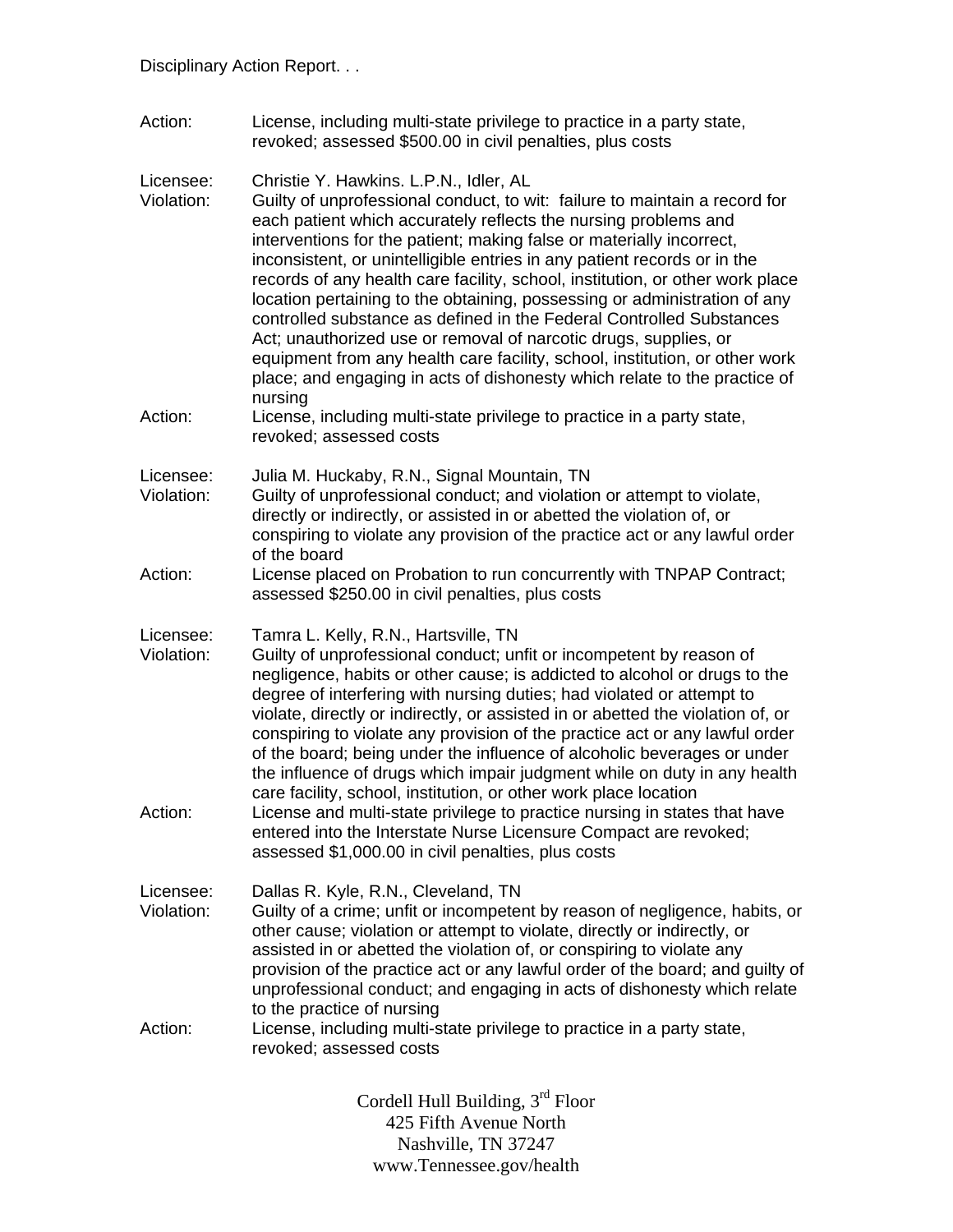| Licensee:<br>Violation:<br>Action: | Carol L. Little, R.N., Kingsport, TN<br>Guilty of a crime; unprofessional conduct or incompetent by reason of<br>negligence, habits, or other cause; and engaging in acts of dishonesty<br>which relate to the practice of nursing<br>License, including multi-state privilege to practice in a party state,<br>revoked; assessed \$1,000.00 in civil penalties, plus costs                                                                                                                                                                                                                                                                                                                                                                                                                                                                                                                                                                                                                                                                                                                                                                                                                     |
|------------------------------------|-------------------------------------------------------------------------------------------------------------------------------------------------------------------------------------------------------------------------------------------------------------------------------------------------------------------------------------------------------------------------------------------------------------------------------------------------------------------------------------------------------------------------------------------------------------------------------------------------------------------------------------------------------------------------------------------------------------------------------------------------------------------------------------------------------------------------------------------------------------------------------------------------------------------------------------------------------------------------------------------------------------------------------------------------------------------------------------------------------------------------------------------------------------------------------------------------|
| Licensee:<br>Violation:<br>Action: | Sonya Cassidy Logan, L.P.N., Jackson, TN<br>Guilty of a crime and unprofessional conduct<br>License Revoked; multi-state privilege shall not be extended in<br>Tennessee or any other state; assessed \$2,000.00 in civil penalties, plus<br>costs                                                                                                                                                                                                                                                                                                                                                                                                                                                                                                                                                                                                                                                                                                                                                                                                                                                                                                                                              |
| Licensee:<br>Action:               | Judy J. Lunn, R.N., Murfressboro, TN<br>Guilty of unprofessional conduct; and has violated or attempted to violate,<br>directly or indirectly, or assisted in or abetted the violation of, or<br>conspiring to violate any provision of the practice act or any lawful order<br>of the board<br>License Revoked; assessed \$1,000.00 in civil penalties, plus costs                                                                                                                                                                                                                                                                                                                                                                                                                                                                                                                                                                                                                                                                                                                                                                                                                             |
| Licensee:<br>Violation:<br>Action: | Kimberly L. Malicoat, L.P.N., Speedwell, TN<br>Guilty of a crime; unprofessional conduct; and violation or attempt to<br>violate, directly or indirectly, or assisted in or abetted the violation of, or<br>conspiring to violate any provision of the practice act or any lawful order<br>of the board<br>License Revoked; assessed costs                                                                                                                                                                                                                                                                                                                                                                                                                                                                                                                                                                                                                                                                                                                                                                                                                                                      |
| Licensee:<br>Violation:<br>Action: | Christie M. Parrish, L.P.N., Dresden, TN<br>Guilty of unprofessional conduct; is unfit or incompetent by reason of<br>negligence, habits or other cause; is addicted to alcohol or drugs to the<br>degree of interfering with nursing duties; had violated or attempt to<br>violate, directly or indirectly, or assisted in or abetted the violation of, or<br>conspiring to violate any provision of the practice act or any lawful order<br>of the board; and unfit or incompetent by reason of negligence, habits, or<br>other cause, to wit: making false or materially incorrect, inconsistent, or<br>unintelligible entries in any patient records or in the records of any health<br>care facility, school, institution, or other work place location pertaining to<br>the obtaining, possessing or administration of any controlled substance<br>as defined in the Federal Controlled Substances Act; and unauthorized<br>use or removal of narcotic drugs, supplies, or equipment from any health<br>care facility, school, institution, or other work place location and engaging<br>in acts of dishonesty which relate to the practice of nursing<br>License Revoked; assessed costs |
| Licensee:<br>Violation:            | Debra M. Porras, L.P.N., Knoxville, TN<br>Guilty of a crime; unfit or incompetent by reason of negligence, habits, or<br>other cause; and unprofessional conduct                                                                                                                                                                                                                                                                                                                                                                                                                                                                                                                                                                                                                                                                                                                                                                                                                                                                                                                                                                                                                                |
|                                    | Cordell Hull Building, $3rd$ Floor<br>$425$ Eifth Avonue North                                                                                                                                                                                                                                                                                                                                                                                                                                                                                                                                                                                                                                                                                                                                                                                                                                                                                                                                                                                                                                                                                                                                  |

425 Fifth Avenue North Nashville, TN 37247 www.Tennessee.gov/health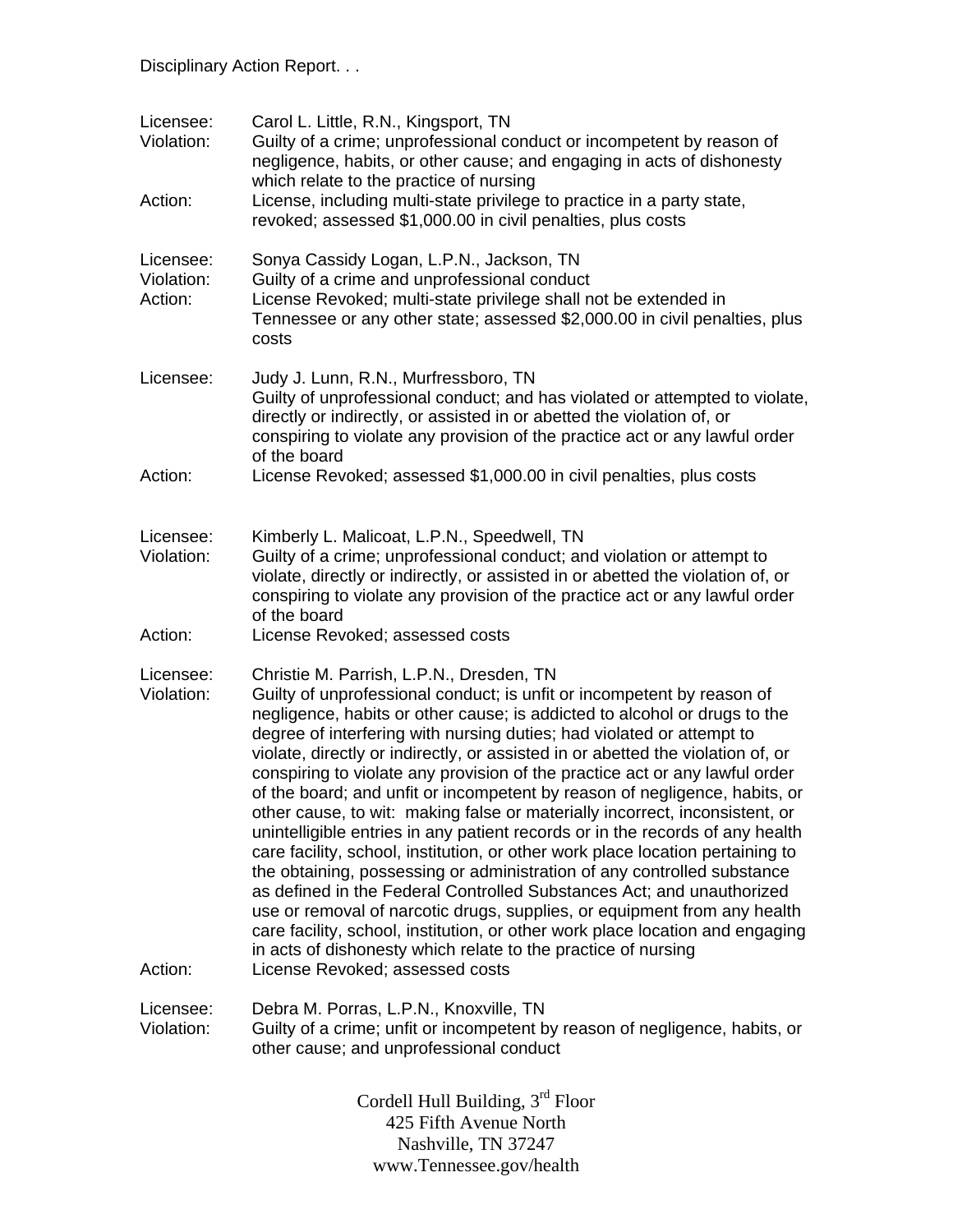| Action:                            | License, including multi-state privilege to practice in a party state,<br>revoked; assessed costs                                                                                                                                                                                                                                                                                                                                                                                                                                                                                                                                                                                                                                                                                                                                                                                                                                                                |
|------------------------------------|------------------------------------------------------------------------------------------------------------------------------------------------------------------------------------------------------------------------------------------------------------------------------------------------------------------------------------------------------------------------------------------------------------------------------------------------------------------------------------------------------------------------------------------------------------------------------------------------------------------------------------------------------------------------------------------------------------------------------------------------------------------------------------------------------------------------------------------------------------------------------------------------------------------------------------------------------------------|
| Licensee:<br>Violation:<br>Action: | Scott A. Shepherd, R.N., Clarksville, TN<br>Guilty of a crime; and unprofessional conduct<br>License, including multi-state privilege to practice in a party state,<br>revoked; assessed \$1000.00 in civil penalties, plus costs                                                                                                                                                                                                                                                                                                                                                                                                                                                                                                                                                                                                                                                                                                                                |
| Licensee:<br>Violation:<br>Action: | Nancy G. Vantrease, R.N., Nashville, TN<br>Guilty of a crime<br>License, including multi-state privilege to practice in a party state,<br>revoked; assessed \$1,000.00 in civil penalties, plus costs                                                                                                                                                                                                                                                                                                                                                                                                                                                                                                                                                                                                                                                                                                                                                            |
| Licensee:<br>Violation:            | Carlestia Whatley, L.P.N., Griffin, GA<br>Unfit or incompetent by reason of negligence, habits, or other cause; has<br>violated or attempt to violate, directly or indirectly, or assisted in or<br>abetted the violation of, or conspiring to violate any provision of the<br>practice act or any lawful order of the board; unprofessional conduct;<br>unauthorized use or removal of narcotic drugs, supplies, or equipment<br>from any health care facility, school, institution, or other work place<br>location; and engaging in acts of dishonesty which relate to the practice of<br>nursing                                                                                                                                                                                                                                                                                                                                                             |
| Action:                            | License Revoked; assessed \$1,000.00 in civil penalties, plus costs                                                                                                                                                                                                                                                                                                                                                                                                                                                                                                                                                                                                                                                                                                                                                                                                                                                                                              |
| Licensee:<br>Violation:<br>Action: | Jeannie H. Wills, L.P.N., Greeneville, TN<br>Guilty of a crime; unfit or incompetent by reason of negligence, habits, or<br>other cause; addicted to alcohol or drugs to the degree of interfering with<br>nursing duties; unprofessional conduct and has violation or attempt to<br>violate, directly or indirectly, or assisted in or abetted the violation of, or<br>conspiring to violate any provision of the practice act or any lawful order<br>of the board; and guilty of unprofessional conduct, to wit: the use of any<br>intoxicating beverage or the illegal use of any narcotic or dangerous drug<br>while on duty in any health care facility, school, institution, or other work<br>place location; being under the influence of alcoholic beverages or under<br>the influence of drugs which impair judgment while on duty in any health<br>care facility, school, institution, or other work place location<br>License Revoked; assessed costs |
| Licensee:                          | Jennifer Yamin, R.N., Hendersonville, TN                                                                                                                                                                                                                                                                                                                                                                                                                                                                                                                                                                                                                                                                                                                                                                                                                                                                                                                         |
| Violation:                         | Guilty of unprofessional conduct; is unfit or incompetent by reason of<br>negligence, habits or other cause; to wit: failure to maintain a record for<br>each patient which accurately reflects the nursing problems and<br>interventions for each patient; making false or materially incorrect,<br>inconsistent, or unintelligible entries in any patient records or in the<br>records of any health care facility, school, institution, or other work place<br>location pertaining to the obtaining, possessing or administration of any<br>controlled substance as defined in the Federal Controlled Substances<br>Act; unauthorized use or removal of narcotic drugs, supplies, or<br>equipment from any health care facility, school, institution, or other work                                                                                                                                                                                           |
|                                    | Cordell Hull Building, $3rd$ Floor<br>425 Fifth Avenue North                                                                                                                                                                                                                                                                                                                                                                                                                                                                                                                                                                                                                                                                                                                                                                                                                                                                                                     |

425 Fifth Avenue North Nashville, TN 37247 www.Tennessee.gov/health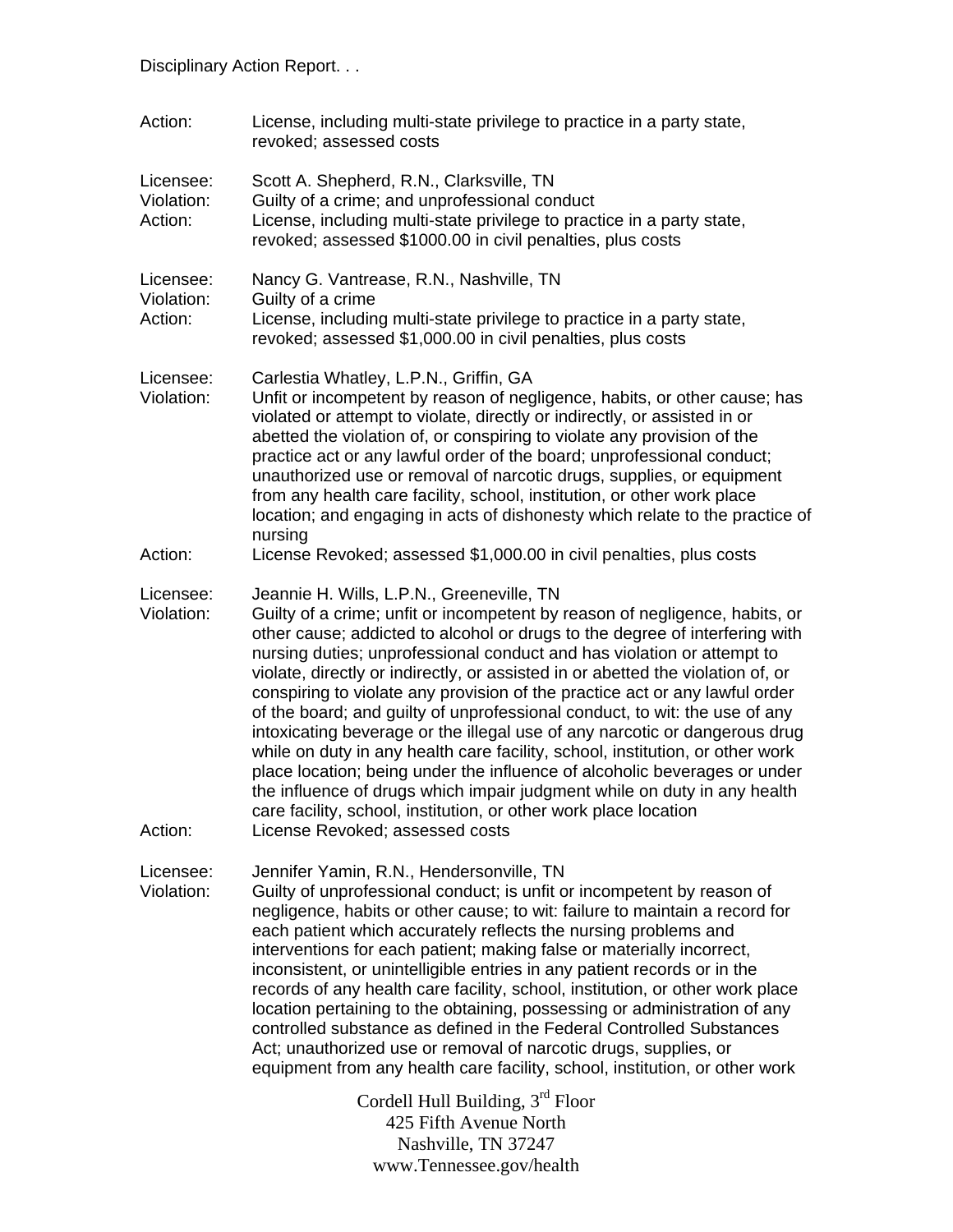|         | place location and engaging in acts of dishonesty which relate to the          |
|---------|--------------------------------------------------------------------------------|
|         | practice of nursing                                                            |
| Action: | License including multi-state privilege to practice in a party state, revoked; |
|         | assessed \$12000.00 in civil penalties plus cost                               |

#### **BOARD OF EXAMINERS FOR NURSING HOME ADMINISTRATORS**

| Licensee:  | Jack Jordan, N.H.A., Sevierville, TN                                                                                                                                                                                   |
|------------|------------------------------------------------------------------------------------------------------------------------------------------------------------------------------------------------------------------------|
| Violation: | Unfit or incompetent by reasons of negligence, habits, or other causes, to<br>wit: practicing nursing home administration in this state on a lapsed state<br>license or beyond the period of a valid temporary license |
| Action:    | Assessed \$600.00 in civil penalties, plus costs                                                                                                                                                                       |
| Licensee:  | Billie F. Anderson, N.H.A., Gray, TN                                                                                                                                                                                   |
| Violation: | Unfit or incompetent by reasons of negligence, habits, or other causes                                                                                                                                                 |
| Action:    | License Voluntarily Surrendered; assessed \$500.00 in civil penalties, plus<br>costs                                                                                                                                   |

#### **BOARD OF RESPIRATORY CARE**

| Licensee: | Cynthia D. Miller, R.R.T., Nashville, TN |  |
|-----------|------------------------------------------|--|
|-----------|------------------------------------------|--|

Violation: Immoral, unethical, unprofessional and dishonorable conduct; habitual intoxication or personal misuse of narcotics, controlled substances or any other drugs or the use of alcoholic beverages or stimulants in such manner as to adversely affect the person's ability to practice respiratory care; and violation or attempted violation, directly or indirectly, assisting in or abetting the violation of, or conspiring to violate, any provision of this chapter or any lawful order of the board or any criminal statute of this state

Action: License Revoked; assessed \$2,000.00 in civil penalties, plus costs

Licensee: Phillip Scott King, R.R.T., Clinton, TN

Violation: Immoral, unethical, unprofessional and dishonorable conduct; habitual intoxication or personal misuse of narcotics, controlled substances or any other drugs or the use of alcoholic beverages or stimulants in such manner as to adversely affect the person's ability to practice respiratory care; guilty of a crime; and violation or attempted violation, directly or indirectly, assisting in or abetting the violation of, or conspiring to violate, any provision of this chapter or any lawful order of the board or any criminal statute of this state

Action: License Revoked; assessed \$6,000.00 in civil penalties, plus costs